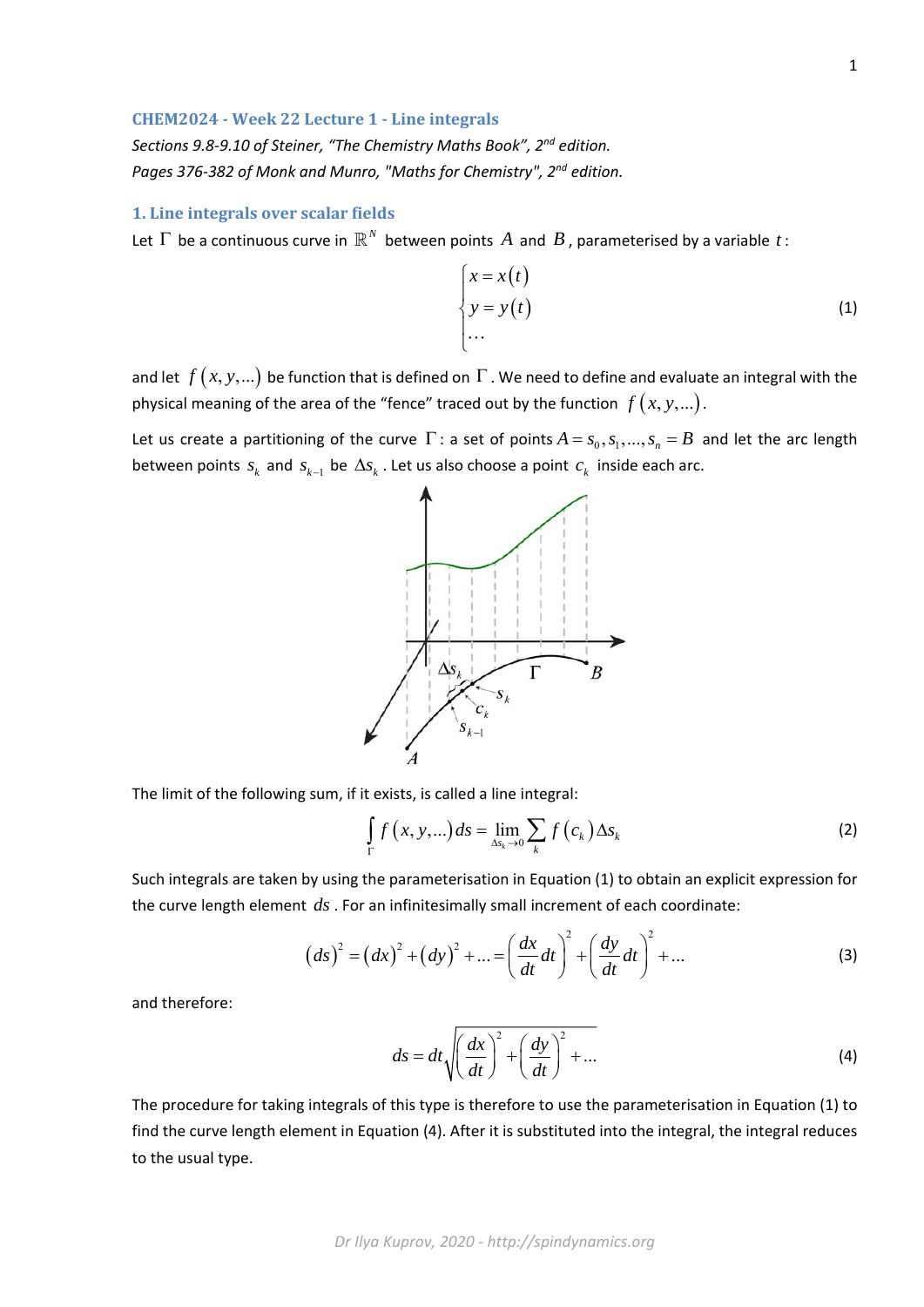**Example 1:** evaluate the following integral

$$
\int_{\Gamma} xy^4 ds
$$

where  $\Gamma$  is the curve given by  $x(t) = 4\cos t$  and  $y(t) = 4\sin(t)$  for  $t \in [-\pi/2, +\pi/2]$ .

**Solution:** using Equation (4) to obtain the expression for the curve length element, we get

$$
\frac{dx}{dt} = -4\sin t \qquad \frac{dy}{dt} = 4\cos t
$$

$$
ds = dt\sqrt{16\sin^2 t + 16\cos^2 t} = 4dt
$$

Variable substitution then yields:

$$
\int_{\Gamma} xy^4 ds = 4096 \int_{-\pi/2}^{\pi/2} \cos(t) \sin^4(t) dt = ... = \frac{8192}{5}
$$

**Example 2:** evaluate the following integral

$$
\int_{\Gamma} xyz ds
$$

where  $\Gamma$  is the helix given by  $x(t) = \cos(t)$ ,  $y(t) = \sin(t)$ , and  $z = 3t$  with  $t \in [0, 4\pi]$ .

**Solution:** using Equation (4) to obtain the expression for the curve length element, we get

$$
ds = dt\sqrt{\sin^2 t + \cos^2 t + 9} = dt\sqrt{10}
$$

Variable substitution then yields:

$$
\int_{\Gamma} xyz ds = \sqrt{10} \int_{0}^{4\pi} 3t \cos(t) \sin(t) dt = ... = -3\pi \sqrt{10}
$$

## **2. Line integrals over vector fields**

A problem that often occurs in physical sciences is the calculation of the work done by a force field as the system moves through it on a certain trajectory. A good example in the change in the internal energy of a chemical system when it moves along a curve *C* in  $\{S, V\}$  coordinates:

$$
dU = TdS - PdV \qquad \Rightarrow \qquad \Delta U = \int_{C} [TdS - PdV] \tag{5}
$$

Another example is the work *W* done by the force acting on a particle that moves along a curve *C* in three dimensions:  $\rightarrow$   $\rightarrow$ 

$$
dW = \vec{F} \cdot d\vec{l}
$$
  
\n
$$
\downarrow \qquad \qquad \downarrow
$$
  
\n
$$
W = \int_{C} \left[ f_{X}(x, y, z) dx + f_{Y}(x, y, z) dy + f_{Z}(x, y, z) dz \right]
$$
\n(6)

The integration curve is normally parameterised by some common variable, for example time:

$$
x = x(t), \quad y = y(t), \quad a \le t \le b \tag{7}
$$

In that case,  $dx = x'(t)dt$  and  $dy = y'(t)dt$ , and the line integral is reduced to an ordinary integral: